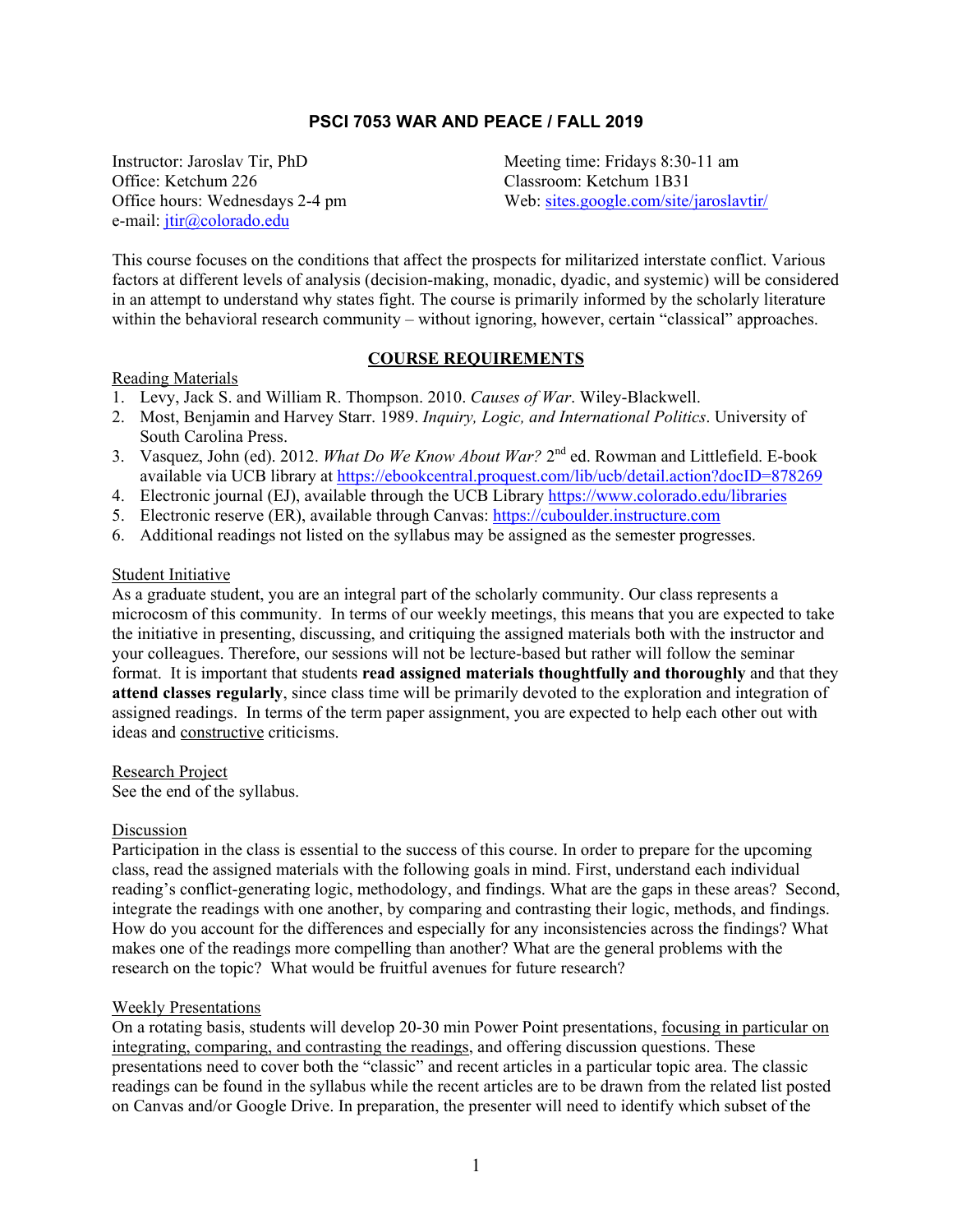recent articles is the most relevant and which ones they want to focus on. The presenter will then, first, email the rest of the class the list of **two** recent articles that everyone should read. This list is **due by Monday at 8 am of the week of your presentation**. Second, the presenter will upload their Power Point presentation (or a pdf version of it) to the Google Drive class folder **before the Friday class meeting**. Late (up to 12 hours) lists or presentation uploads will be penalized by 30%. No points will be awarded after these deadlines even though missing the deadlines does not exempt you from fulfilling these requirements if you wish to pass the class.

## Attendance

Regular attendance is expected. Absences will negatively impact the overall course grade.

## Grading Policy

| <b>Weekly Presentations: 30%</b> | Term Paper: $40\% (15\% + 25\%)$ | Discussion/Participation: 30% |
|----------------------------------|----------------------------------|-------------------------------|
|                                  |                                  |                               |

## Class Policies

- 1. Students are expected to turn in assignments at the beginning of class or at times otherwise noted.
- 2. Failure to meet a deadline does not exempt a student from fulfilling these requirements. Every assignment must be turned in by the last day of classes to pass the course.
- 3. Exceptions to the rules are granted at the instructor's discretion, only under circumstances of extreme personal emergency or serious illness. In all instances, appropriate evidentiary documentation will be requested.
- 4. My policy for academic dishonesty is very simple: you will receive a failing grade for the class if you are found cheating on examinations, plagiarizing the work of others or attempting to turn in assignments used in previous classes, along with all other possible infractions noted in the University's policy on academic dishonesty. Moreover, disciplinary proceedings to dismiss you from the University may be initiated against you. I **will not** tolerate academic dishonesty and will assure you that you **will** face the harshest punishment possible if you attempt it.
- 5. Students may request the instructor to re-read exam answers or papers that they feel have been unfairly evaluated. Requests for re-evaluation must be submitted to the instructor in **typewritten form**, along with the assignment, within a week after it has been returned to the class. The written statement must explain specifically why the student believes that the grade should be reconsidered and what grade the assignment deserves.
- 6. Accommodations based on disability and/or religious beliefs will be made whenever possible. But, it is the student's responsibility to let the instructor know about needing such accommodations within the first two weeks of class. Accommodation requests after this time period may not be granted.
- 7. All students are expected to **complete assigned readings before they are discussed in class** and they are expected to discuss and respond to random questioning by the instructor.
- 8. Please see the class online resources for the university-mandated statements on accommodations, discrimination, and related issues.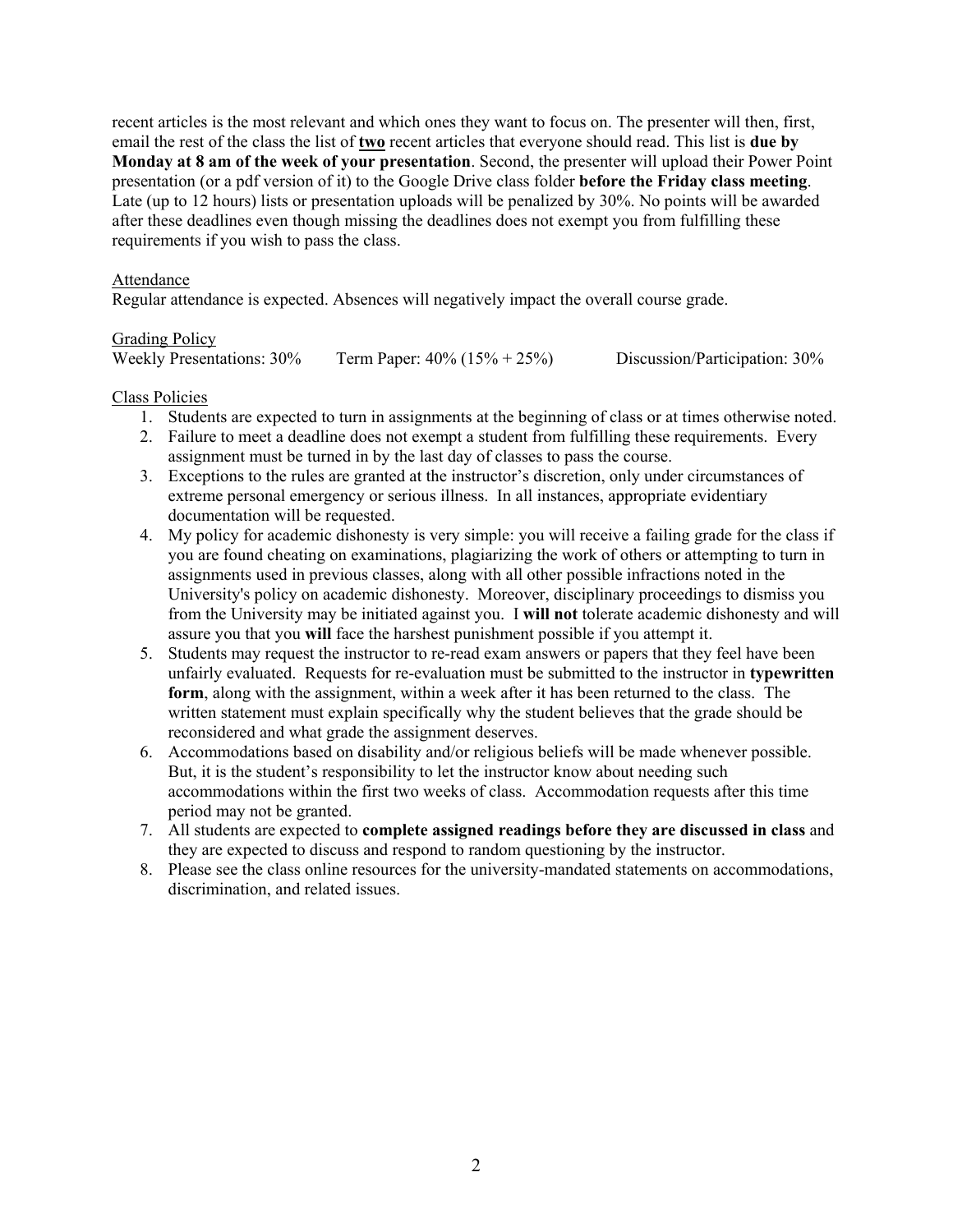## **TOPICS AND ASSIGNED READINGS**

## **Session 1, August 30**

APSA conference

- no class meeting
- work on the readings and prep for Session 2

## **Session 2, September 6**

0. COURSE OVERVIEW

# I. STUDYING WAR

- Levy and Thompson: Chapter 1.
- ER: Viotti and Kauppi, Chapter 1.
- Most and Starr. *Inquiry, Logic, and International Politics*, Chapters 1-3, and 5.
- EJ: Palmer, Glenn, Vito D'Orazio, Michael Kenwick, and Matthew Lane. 2015. "The MID4 Dataset, 2002–2010: Procedures, Coding Rules and Description." *Conflict Management and Peace Science* 32(2): 222-242.
- International Crisis Behavior Project:<https://sites.duke.edu/icbdata/>
- EJ: Bennett, D. Scott. 2006. "Exploring Operationalizations of Political Relevance." *Conflict Management and Peace Science* 23(3): 245-261.
- Bennett, D. Scott, Paul Poast, Allan C. Stam. 2019. "NewGene: An Introduction for Users." Journal of Conflict Resolution 63(6): 1579-1592.<https://doi.org/10.1177/0022002718824635>

# **Session 3, September 13**

# II. (NEO)REALISM AND (NEO)REALIST APPROACHES

- Read if unfamiliar with the basic tenants of (Neo)Realism ER: Viotti and Kauppi, Chapter 2.
- Levy and Thompson: Chapter 2.
- ER: Geller, Daniel, "Material Capabilities: Power and International Conflict," 259-277.
- EJ: Chiba, Daina, Carla Martinez Machain, and William Reed. 2014. "Major Powers and Militarized Conflict." *Journal of Conflict Resolution* 58(6): 976-1002.
- EJ: Sobek, David and Joe Clare. 2013. "Me, myself, and allies: Understanding the external sources of power." *Journal of Peace Research* 50(4): 469-478.
- EJ: Wright, Thorin M. and Toby J. Rider. 2014. "Disputed Territory, Defensive Alliances and Conflict Initiation." *Conflict Management and Peace Science* 31(2): 119-144.
- EJ: Rider, Toby J. 2013. "Uncertainty, Salient Stakes, and the Causes of Conventional Arms Races." *International Studies Quarterly* 57(3): 580-591.
- Optional
	- Waltz, Kenneth N. 1988. "The Origins of War in Neorealist Theory." *Journal of Interdisciplinary History* 18(4): 615-628.
	- Vasquez (ed): Benson, Brett: "Alliances: ATOP Data and Deterrence," 45-62.
	- Levy, Jack. 1984. "The Offensive/Defensive Balance of Military Technology: A Theoretical and Historical Analysis." *International Studies Quarterly* 28(2): 219-238.
	- Vasquez (ed): Sample, Susan, "Arms Races: A Cause or a Symptom?" 111-138.
	- Vasquez (ed): Kang, Choong-Nam, "Alliances: Path to Peace or Path to War?" 27-44.
	- Wohlforth, William. 1999. "The Stability of a Unipolar World." International Security  $24(1)$ : 5-41.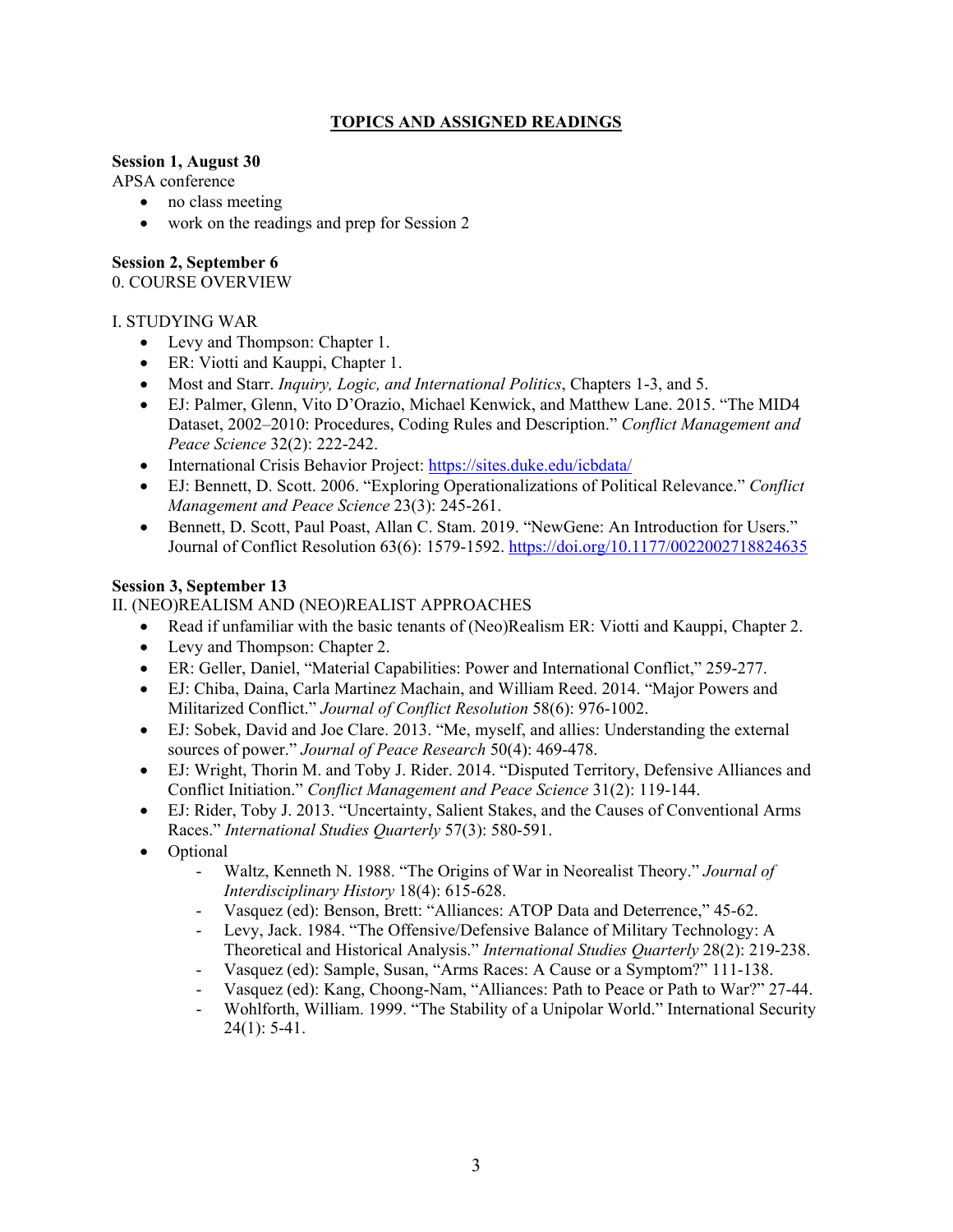# **Session 4, September 20**

## III. (NEO)LIBERALISM AND (NEO)LIBERAL APPROACHES

A. Democratic Peace

- Read if unfamiliar with the basic tenants of (Neo)Liberalism ER: Viotti and Kauppi, Chapter 3.
- Levy and Thompson: 104-117.
- ER: Ray, James Lee, "Democracy: on the Level(s) Does Democracy Correlate with Peace?" 299- 316.
- EJ: Mitchell, Sara M., Scott Gates, and Havard Hegre. 1999. "Evolution in Democracy-War Dynamics." *Journal of Conflict Resolution* 43(6): 771-792.
- Vasquez (ed): Mitchell, Sara, "Norms and the Democratic Peace," 167-188.
- Optional
	- Doyle, Michael. 1986. "Liberalism and World Politics." *American Political Science Review* 80(4): 1151-1170.
	- Gleditsch, Nils Petter and Havard Hegre. 1997. "Peace and Democracy: Three Levels of Analysis." *Journal of Conflict Resolution* 41(2): 283-310.
	- Bueno de Mesquita, Bruce, James D. Morrow, Randolph M. Siverson, and Alastair Smith. 2004. "Testing Novel Implications from the Selectorate Theory of War." World Politics 56(3): 363-388.

## **Session 5, September 27**

B. Economic and Institutional Integration

- Levy and Thompson: 70-77.
- EJ: Oneal, John R. and Bruce M. Russett. 1999. "The Kantian Peace: The Pacific Benefits of Democracy, Interdependence, and International Organizations, 1885-1992." *World Politics* 52(1): 1-37.
- EJ: Peterson, Timothy M. 2015. "Insiders Versus Outsiders: Preferential Trade Agreements, Trade Distortions, and Militarized Conflict." *Journal of Conflict Resolution* 59(4): 698-727.
- EJ: Lupu, Yonatan and Vincent A. Traag. 2013. "Trading Communities, the Networked Structure of International Relations, and the Kantian Peace." *Journal of Conflict Resolution* 57(6): 1011- 1042.
- EJ: Kinne, Brandon J. 2013. "IGO Membership, Network Convergence, and Credible Signaling in Militarized Disputes." *Journal of Peace Research* 50(6): 659-676.
- Optional
	- Barbieri, Katherine. 1996. "Economic Interdependence: A Path to Peace or a Source of Interstate Conflict? *Journal of Peace Research* 33(1): 29-49.
	- Boehmer, Charles, Erik Gartzke, and Timothy Nordstrom. 2004. "Do Intergovernmental Organizations Promote Peace?" *World Politics* 57(1): 1-38.
	- Kim, Nam Kyu. 2013. "Testing Two Explanations of the Liberal Peace: The Opportunity Cost and Signaling Arguments." *Journal of Conflict Resolution*.
	- Wallace, Geoffrey P.R. 2013. "Regime type, issues of contention, and economic sanctions: Re-evaluating the economic peace between democracies." *Journal of Peace Research* 50(4): 479-493.
	- Hegre, Havard. 2009. "Trade Dependence or Size Dependence? The Gravity Model of Trade and the Liberal Peace." Conflict Management and Peace Science 26(1): 26-45.
	- Shannon, Megan, Daniel Morey, and Frederick J. Boehmke. 2010. "The Influence of International Organizations on Militarized Dispute Initiation and Duration." International Studies Quarterly 54(4): 1123-1141.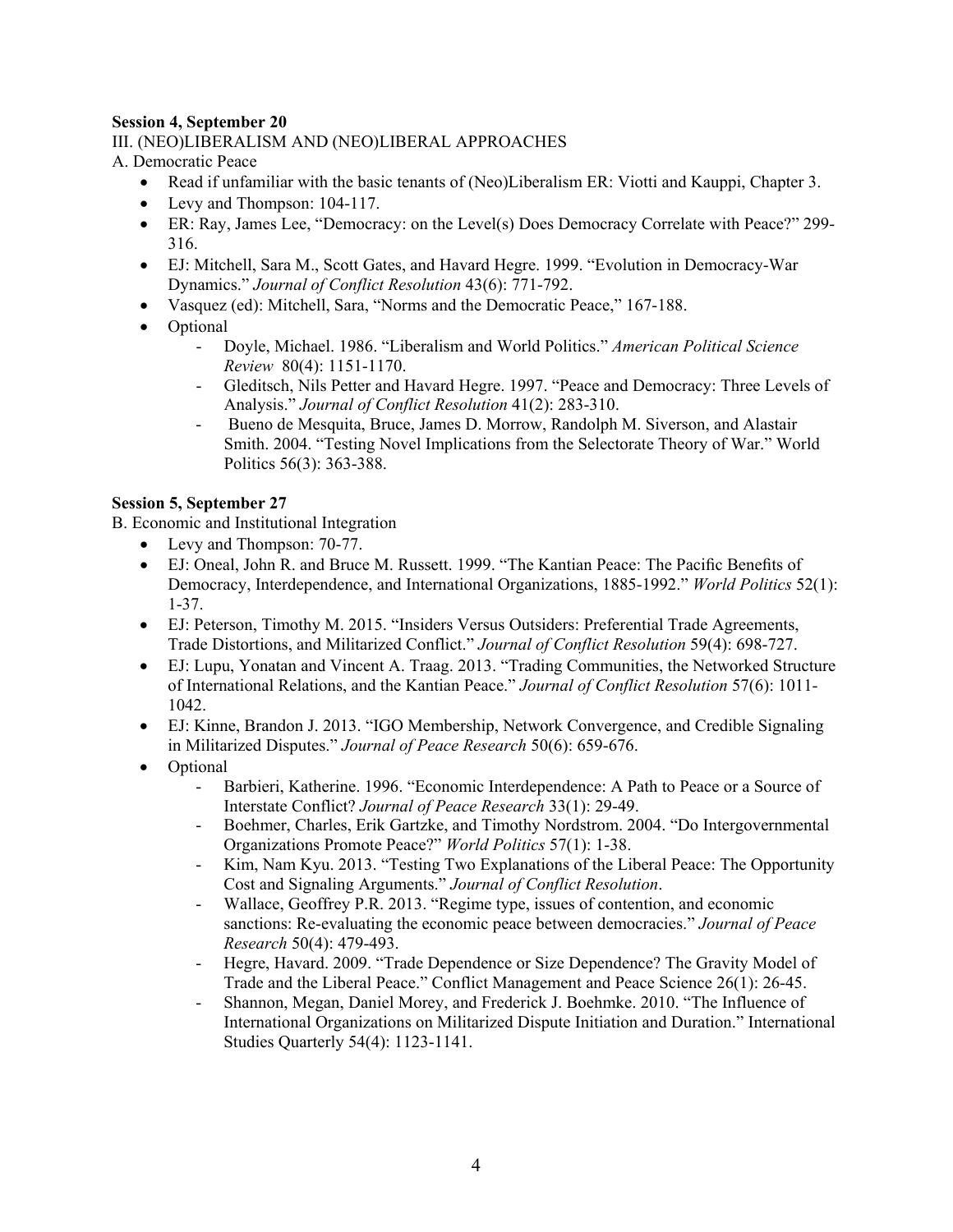# **Session 6, October 4**

IV. ISSUE-BASED APPROACHES: EXAMPLE OF TERRITORY AND GEOGRAPHY

- ER: Huth, Paul, "Territory: Why Are Territorial Disputes Between States a Central Cause of Conflict?" 85-110.
- Vasquez (ed): Hensel, Paul, "Territory: Geography, Contentious Issues, and World Politics," 3- 26.
- EJ: Wright, Thorin M. and Paul F. Diehl. 2014. "Unpacking Territorial Disputes: Domestic Political Influences and War." *Journal of Conflict Resolution*: forthcoming.
- EJ: Schultz, Kenneth A. 2014. "What's in a Claim? De Jure Versus De Facto Borders in Interstate Territorial Disputes." *Journal of Conflict Resolution* 58(6): 1059-1084.
- EJ: Gibler, Douglas M. and Jaroslav Tir. 2014. "Territorial Peace and Democratic Clustering." *Journal of Politics* 76(1): 27-40.
- Optional
	- Levy and Thompson: 60-63.
	- John Vasquez. 1995. "Why Do Neighbors Fight?: Proximity, Interaction, and Territoriality." *Journal of Peace Research* 32(3): 277-293.
	- Owsiak, Andrew P. and Toby J. Rider. 2013. "Clearing the Hurdle: Border Settlement and Rivalry Termination." *Journal of Politics* 75(3): 757-772.
	- Senese, Paul D. 2005. "Territory, Contiguity, and International Conflict: Assessing a New Joint Explanation." American Journal of Political Science 49(4): 769-779.
	- Tir, Jaroslav. 2005. "Keeping the Peace After Secessions: Territorial Conflicts Between Rump and Secessionist States." Journal of Conflict Resolution 49(5): 713-741.

# **Session 7, October 11**

# V. DECISION-MAKING APPROACHES

A. Rational Choice and Related Approaches

- ER: Morrow, James. 1997. "A Rational Choice Approach to International Conflict." In Nehemia Geva and Alex Mintz (eds), *Decisionmaking on War and Peace: The Cognitive-Rational Debate*. Boulder: Lynne Rienner Publishers, pp. 11-31.
- EJ: Fearon, James. 1995 "Rationalist Explanation for War. *International Organization* 49(3): 379-414.
- Levy and Thompson: 63-70, 128-133.
- EJ: Scott Wolford. 2012. "Incumbents, Successors, and Crisis Bargaining: Leadership Turnover as a Commitment Problem." *Journal of Peace Research* 49(4): 517-530.
- EJ: Wolford, Scott. 2014. "Power, Preferences, and Balancing: The Durability of Coalitions and the Expansion of Conflict." *International Studies Quarterly* 58(1): 146-157.
- Optional
	- Gartzke, Erik. 1999. "War is in the Error Term." International Organization 53(3): 567- 587.
	- Bennett, D. Scott and Alan Stam. 2000. "A Universal Test of an Expected Utility Theory of War." International Studies Quarterly 44(3): 451-480.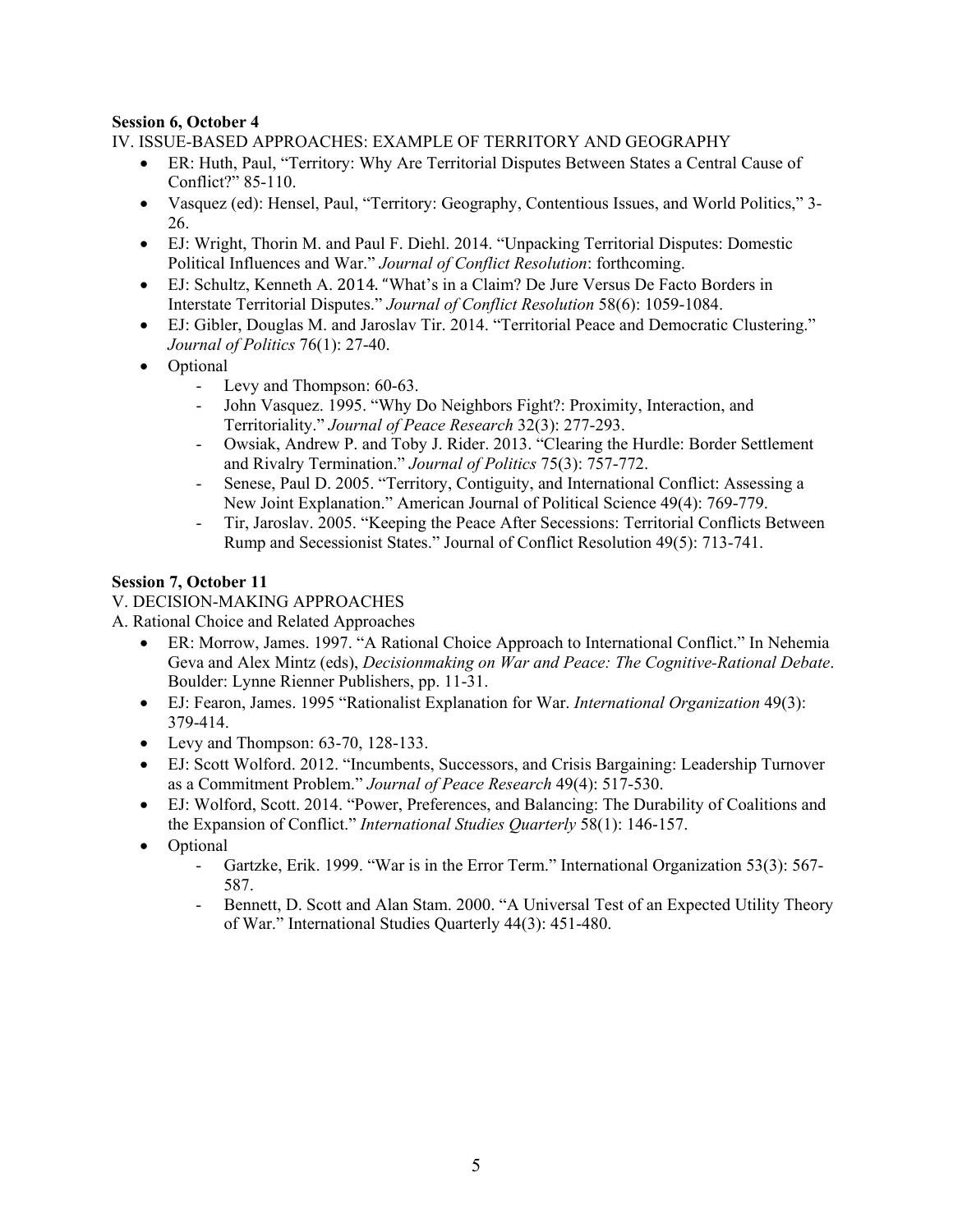# **Session 8, October 18**

B. Psychological and Other Alternatives to Rational Choice-Based Approaches

- Levy and Thompson: 133-161 and Chapter 6.
- ER: Lebow, Richard Ned. 1981. *Between Peace and War*. Baltimore: Johns Hopkins University Press, pp. 101-119; optional pages: 119-147.
- ER: Stein, Janice Gross and David Welch. 1997. "Rational and Psychological Approaches to the Study of International Conflict: Comparative Strengths and Weaknesses." In Nehemia Geva and Alex Mintz (eds), *Decisionmaking on War and Peace: The Cognitive-Rational Debate*. Boulder: Lynne Rienner Publishers, pp. 51-77.
- EJ: Christopher K. Butler. 2007. "Prospect Theory and Coercive Bargaining." *Journal of Conflict Resolution* 51(2): 227-250.
- EJ: Bar-Joseph, Uri and Rose McDermott. 2008. "Personal Functioning Under Stress: Accountability and Social Support of Israeli Leaders in the Yom Kippur War." *Journal of Conflict Resolution* 52(1): 144-170.
- Optional
	- McDermott, Rose and Jacek Kugler. 2001. "Comparing Rational Choice and Prospect Theory Analyses: The US Decision to Launch Operation 'Desert Storm', January 1991." The Journal of Strategic Studies 24(3): 49-85.

## **Session 9, October 25**

VI. DIVERSIONARY THEORY OF WAR

- Levy and Thompson: 99-104.
- EJ: Oneal, John and Jaroslav Tir. 2006. "Does the Diversionary Use of Force Threaten the Democratic Peace? Assessing the Effect of Economic Growth on Interstate Conflict, 1921-2001." *International Studies Quarterly* 50(4): 755-779.
- EJ: Chiozza, Giacomo and H. E. Goemans. 2003. "Peace Through Insecurity: Tenure and International Conflict." *Journal of Conflict Resolution* 47(4): 443-67.
- EJ: Mitchell, Sara M. and Brandon C. Prins. 2004. "Rivalry and Diversionary Uses of Force." *Journal of Conflict Resolution* 48(6): 937-961.
- EJ: Tir, Jaroslav. 2010. "Territorial Diversion: Diversionary Theory of War and Territorial Conflict." *Journal of Politics* 72(2): 413-425.
- Optional
	- Smith, Alastair. 1996. "Diversionary Foreign Policy in Democratic Systems." International Studies Quarterly 40(1): 133-154.

# **Session 10, November 1**

VII. OUTCOMES AND CONSEQUENCES OF CONFLICT

- EJ: Bueno de Mesquita, Bruce and Randolph Siverson. 1995. "War and the Survival of Political Leaders: A Comparative Study of Regime Types and Political Accountability." *American Political Science Review* 89(4): 841-855.
- EJ: Sullivan, Patricia L. 2007. "War Aims and War Outcomes: Why Powerful States Lose Limited Wars." *Journal of Conflict Resolution* 51(3): 496-524.
- EJ: Hutchison, Marc L. and Douglas M. Gibler. 2007. "Political Tolerance and Territorial Threat: A Cross-National Study." *Journal of Politics* 69(1): 128-142.
- EJ: Singh, Shane P. and Jaroslav Tir. 2018. "Partisanship, Militarized International Conflict, and Electoral Support for the Incumbent." *Political Research Quarterly* 71(1): 172-183.
- Optional
	- Bennett, D. Scott and Allan Stam. 1996. "The Duration of Interstate Wars, 1816-1985." *American Political Science Review* 90(2): 239-257.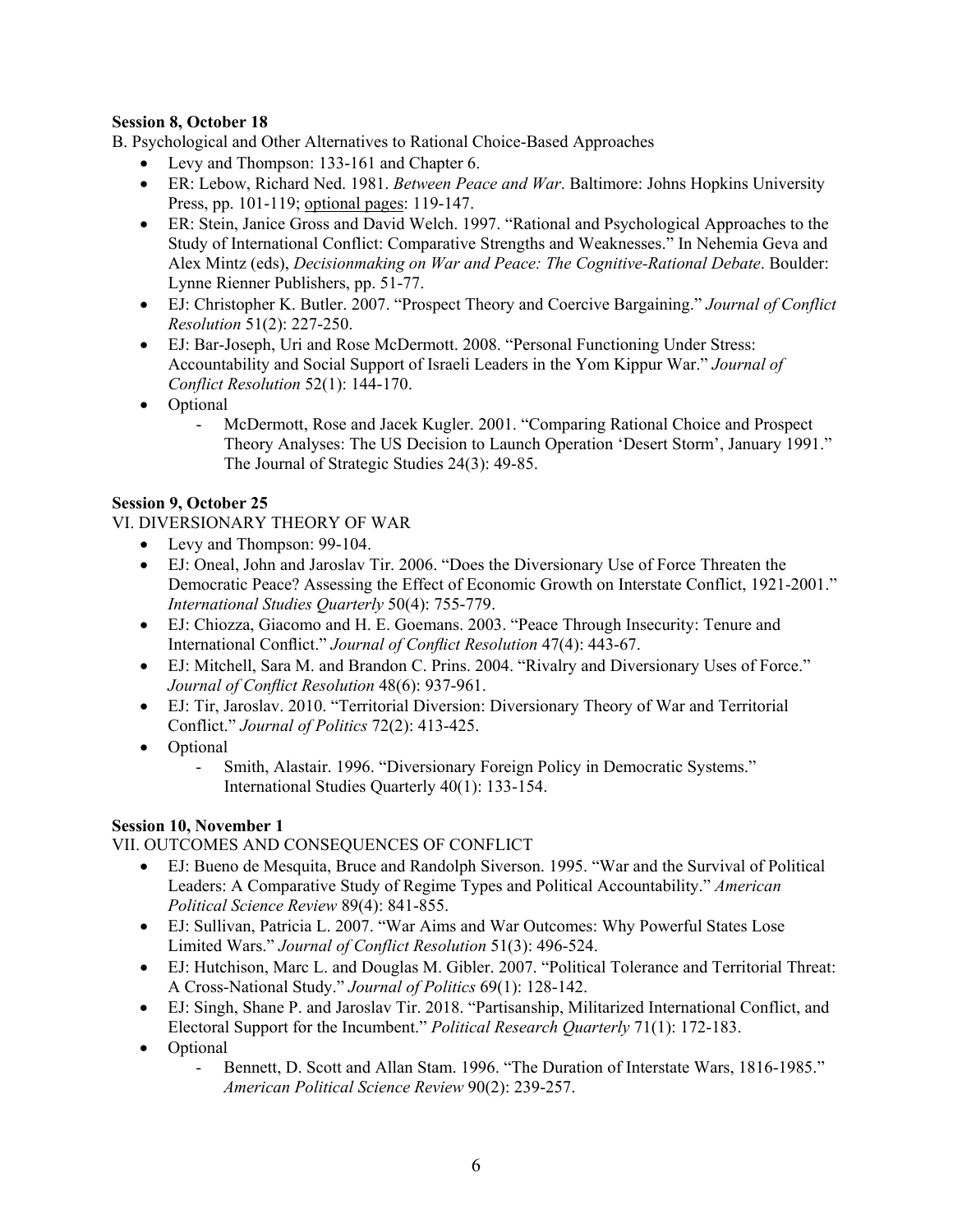- Werner, Suzanne. 1999. "The Precarious Nature of Peace: Resolving the Issues, Enforcing the Settlement, and Renegotiating the Terms." *American Journal of Political Science* 43(3): 912-934.
- Wolford, Scott, Dan Reiter, and Clifford J. Carrubba. 2011. "Information, Commitment, and War." Journal of Conflict Resolution 55(4):556-579.
- Bas, Muhammet A. and Robert J. Schub. 2014. "How Uncertainty about War Outcomes Affects War Onset." Journal of Conflict Resolution.
- Singh, Shane P. and Jaroslav Tir. 2018. "The Effects of Militarized Interstate Disputes on Incumbent Voting Across Genders." Forthcoming in *Political Behavior*.
- Tir, Jaroslav and Shane Singh. 2013. "Is It the Economy or Foreign Policy, Stupid? Impact of Foreign Crises on Leader Support." *Comparative Politics* 46(1): 83-101.

# **Session 11, November 8**

• Determine if the class meeting needs to be rescheduled due to the Peace Science conference (to e.g. a wrap-up meeting?); details TBD

# **Session 12, November 15**

VIII. CRITICISMS OF DEMOCRATIC PEACE

- EJ: Layne, Christopher. 1994. "Kant or Cant: The Myth of the Democratic Peace." *International Security* 19(2): 5-49.
- EJ: Rosato, Sebastian. 2003. "The Flawed Logic of Democratic Peace Theory." *American Political Science Review* 97(4): 585-602.
- Vasquez (ed): Mousseau, Michael, "A Market-Capitalist or a Democratic Peace?" 189-210.
- EJ: Rasler, Karen A. and William R. Thompson. 2004. "The Democratic Peace and a Sequential, Reciprocal, Causal Arrow Hypothesis." *Comparative Political Studies* 37(8): 879-908.
- EJ: Gibler, Douglas M. and Jaroslav Tir. 2010. "Settled Borders and Regime Type: Democratic Transitions as Consequences of Peaceful Territorial Transfers." *American Journal of Political Science* 54(4): 951-968.
- Optional
	- Ray, James Lee. 2013. "*War on Democratic Peace*." International Studies Quarterly 57(1): 198-200.
	- Ferejohn, John and Frances McCall Rosenbluth. 2008. "Warlike Democracies." *Journal of Conflict Resolution* 52(1): 3-38.
	- Mousseau, Michael. 2013. "The Democratic Peace Unraveled: It's the Economy." *International Studies Quarterly* 57(1): 186-197.
	- Vasquez (ed): Gibler, Douglas, "The Implications of a Territorial Peace," 211-236.
	- Gartzke, Erik. 2007. "The Capitalist Peace." American Journal of Political Science 51(1): 166-191.

# **Session 13, November 22**

• Mini conference: student presentations

# **Session 14, December 6**

• Mini conference: student presentations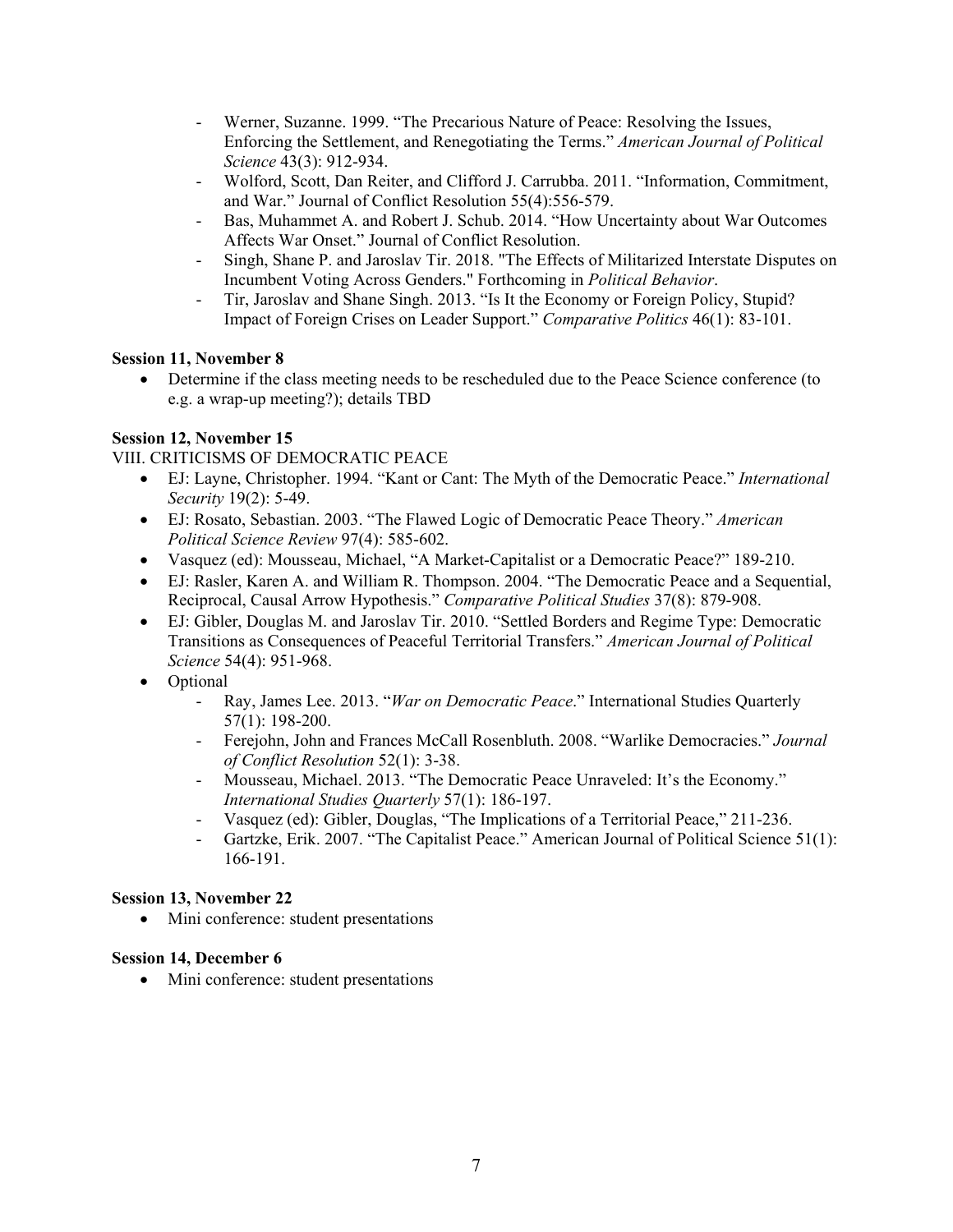## **RESEARCH PROJECT**

The aim of the project is to produce the front end of a professional-level research paper that could be, with additional work, presented at a conference and eventually submitted for publication. With this in mind, the project will focus on the theoretical underpinnings of the paper. In selecting your topic and conducting your work, please keep the following rules in mind. First, the paper must represent original research. General literature reviews or summaries of other works are not acceptable. Second, the papers must have a non-case specific theoretical focus. Papers should not address purely policy questions (e.g., should NATO intervene in Syria?). That is, the paper should address the general logic of the phenomenon you are investigating and not a specific case(s). Third, even though you are not asked to perform any empirical analyses in the paper, the goal of the project is to produce well thought out, testable hypotheses that could be operationalized and tested later on. Finally, the topic of the paper must deal with militarized international conflict in a prominent manner. Note that the assignment lengths are quite short. Research and **think a lot before writing!**

#### **Assignment 1: Project Prospectus**

Step 1: Familiarize yourself with the literature as soon as possible. If you do not have a topic in mind already, survey the syllabus and perform additional readings. Once you have a topic in mind, consult as many sources as possible to see what kind of investigations have been conducted on your topic of interest.

Good places to start may be journals such as *Journal of Conflict Resolution*, *Journal of Peace Research*, *International Studies Quarterly*, *Conflict Management and Peace Science*, *International Interactions*, and *International Security*. *International Organization* and *APSR*, *JOP*, *AJPS*, may also prove helpful.

Step 2: Identify gaps in the literature that you believe are particularly deserving of scholarly attention. This means that you will devise an angle of approach to your topic of interest that does not seem to be covered by the literature either at all or particularly well. Turn the narrowed-down topic into a research question. The research question should address an empirical puzzle – meaning that the phenomenon you are trying to explain is sometimes present while at other times it is not. The point of the research project is to figure out what determines the phenomenon's presence versus absence. For example, we observe that some countries start wars while others do not; what explains the difference (e.g. presence and type of unresolved issues, regime type, history of conflict, alliance patterns, power distribution, etc.)?

Step 3: What is your argument vis-à-vis the question? To set up your project properly, you need to have a good idea of what your theoretical argument will be. This will provide the needed direction for the project.

Step 4: Answer the all-important "so what" question. That is, you need to be able to clearly demonstrate the "value added" dimension of your project. What will we (and the literature and field as a whole) know because of your project that was not known before? Why is this important?

Prospectus Format. Please follow this outline:

- 1. State your research question.
- 2. Explain briefly where the question is coming from (i.e. what is the gap in the literature it is addressing?) and why it matters.
- 3. Provide a preliminary answer to your question. This is a preview of your theoretical argument only, as you will develop your theory fully in the following assignment. Be sure to clearly and convincingly show why you are pursuing this line of argument; you definitely want to avoid the appearance of a fishing expedition here.